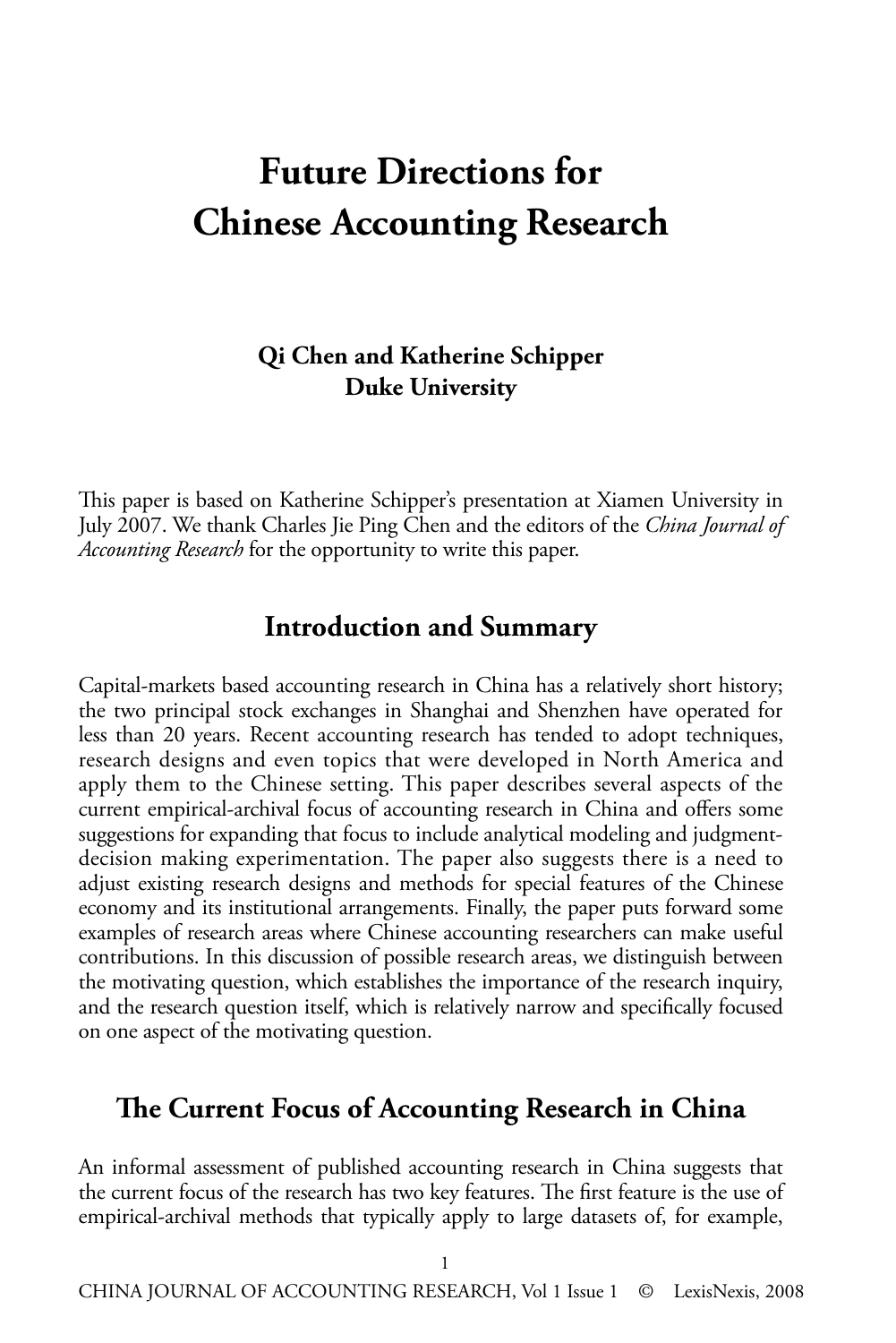reported accounting numbers and disclosures from audited financial reports, stock prices and returns, audit opinions, composition of audit committees, analyst forecasts and stock recommendations, compensation of top management, share holdings of institutional investors and other information that is pertinent to the preparation and use of accounting data. The quality of empirical-archival accounting research is therefore partly determined by the quality and availability of data, and the efficiency of the research is enhanced by the widespread availability of machine-readable datasets. For example, the China Stock Market & Accounting Research Database (CSMAR) provides returns data and financial statement data on Chinese listed enterprises beginning in 1990. Other commercial, and sometimes proprietary, databases are being created to provide additional detailed China-specific records of other types of information that is pertinent to accounting researchers. These databases free accounting researchers to focus on questions of issue identification, research design and methods rather than hand-collection of data.

The second feature of Chinese accounting research is the relatively greater focus on matters pertaining to auditing, earnings management and corporate governance, implying a relatively weaker focus on purely capital market questions that involve the use of stock prices and stock returns for large samples over long periods. Recently published Chinese accounting research has addressed the causes and consequences of issues related to auditor independence, causes and consequences of related-party transactions (for example, the extraction of resources from a listed firm by means of "tunneling"), earnings management and accounting implementations, the governance of listed Chinese firms including ownership structure and executive turnover. Because of the focus on corporate governance, accounting research in China currently has closer ties to corporation finance than does accounting research in the U.S.

#### **Possible Expansions of Accounting Research in China**

The existing research approach—primarily empirical-archival and often grounded in corporation finance—has produced valuable insights and will continue to do so. We suggest, however, that additional insights can be gained by expanding the research focus in three ways: analytical modeling, behavioral experimentation and methodological research that considers how best to adjust data and research designs to fit with China's institutional arrangements. We discuss each of these possible expansions in turn.

Analytical modeling. The first expansion would encompass the application of analytical modeling methods to accounting problems, using the tools of microeconomics and mathematical statistics. Learning how to use these tools does require an extensive investment but we believe that such an investment has the potential to provide a significant payoff in terms of providing insights into